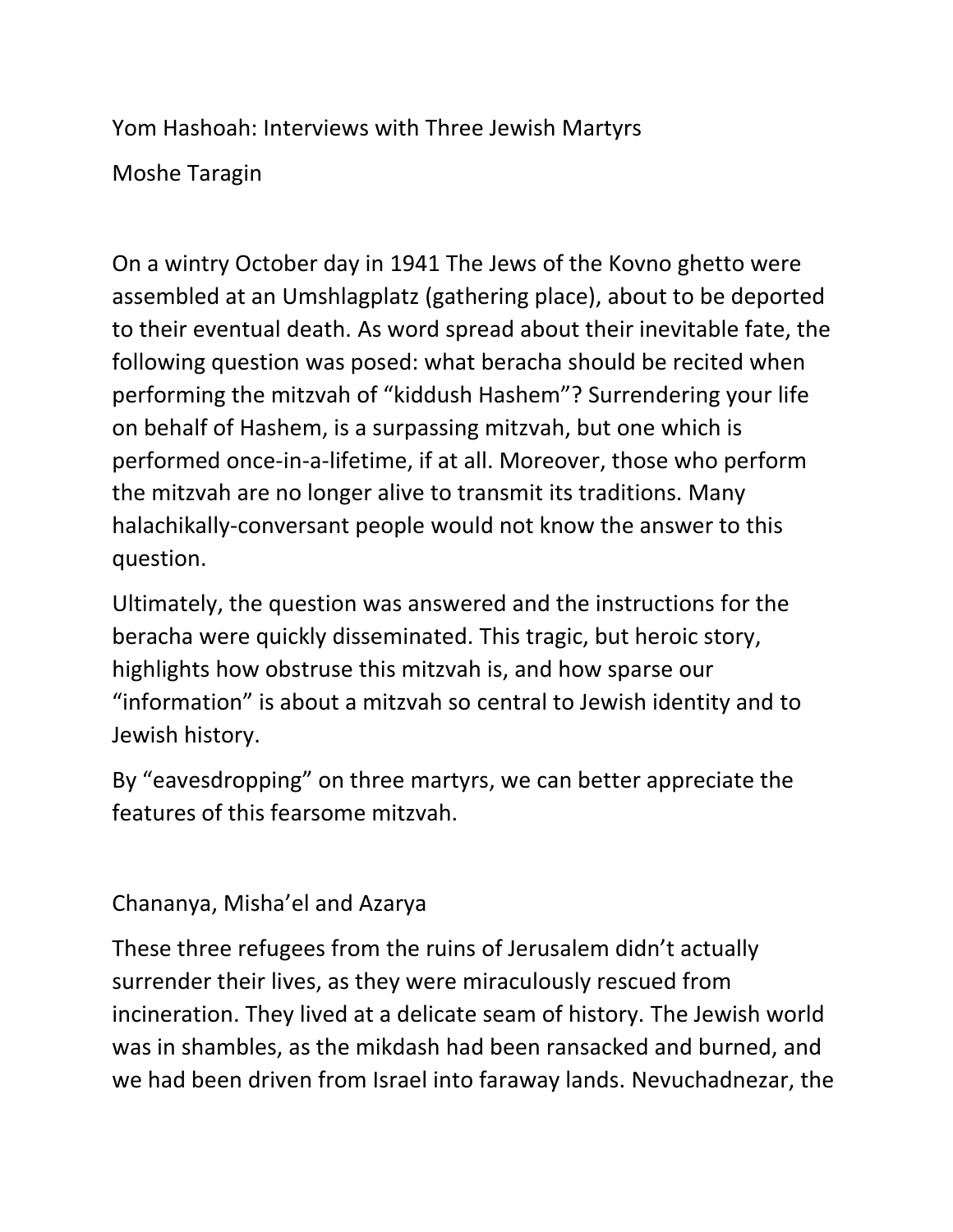Babylonian tyrant, had built an indomitable international empire and was roundly deified as a god. An all-powerful leader, he constructed a towering idol, demanding that every country send a delegate to bow to his god; those who refused would be flung into a blazing fire.

To the average bystander, it appeared as if Hashem had receded from His world. Perhaps He had discarded His once-chosen people due to their repeated betrayals. Was Hashem still supervising His world, and was the Covenant with the Jews still intact? Perhaps Hashem had been defeated by humans? These questions, which in hindsight seem silly, were very much on people's minds in Babylon of 580 BCE.

No one dared defy Nevuchadnezar's supreme authority- except for three Jews who saw through his facade and weren't intimidated by his hubris. These three immigrants from Yerushalayim made a stand. The Talmud reports their "final" prayers (or so they thought): as they were tossed into the furnace, they asked to be spared so that the world at large would realize that Hashem hadn't abandoned His world, nor had He betrayed His people. They recited the verses (which we recite during hallel) "lo lanu Hashem…ki im l'shimcha ten kavod"- do not save us for our own sake but for the honor of Your Name.

These three heroes weren't interested in any future reward, nor were they thinking about the world they were about to transition to. We inhabit this world to represent the presence of Hashem with every breath we take and, if necessary, with our last breath. Their quiet defiance turned the tide of history. It soon became clear that Hashem would not abandon us. Shortly thereafter, Nevuchadnezar went mad, roaming the forests like an animal. Around seventy years later our mikdash had been rebuilt and the land of Israel was, once again restored to Jewish settlement. Martyrdom shapes history.

Rebbi Akiva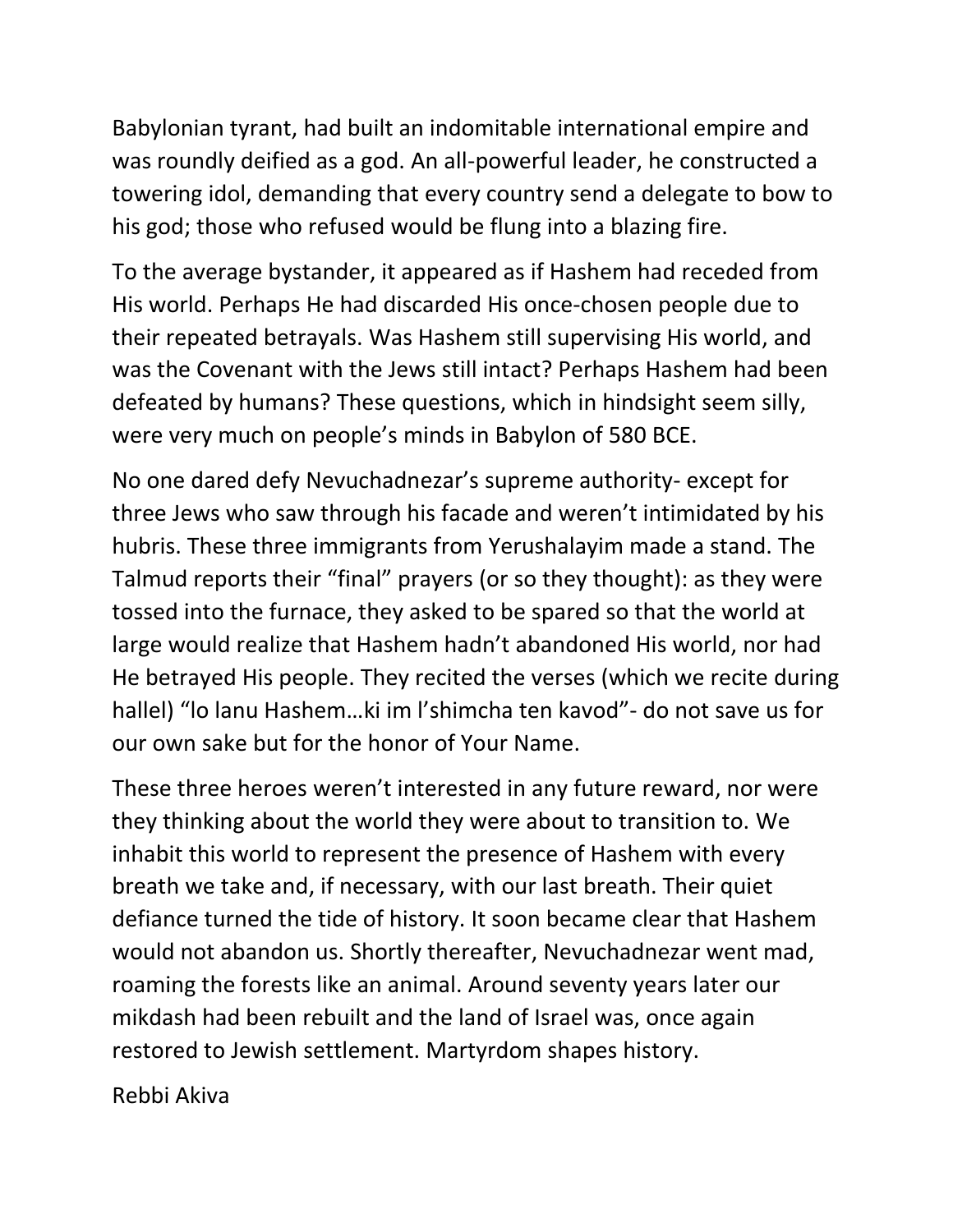About 600 years later, Rebbi Akiva defied Roman bans on public teaching of Torah and, for his "crimes" was sentenced to a brutal execution. His students, who attended his execution, inquired of his reflections. His response was surprising and rhetorical: "my entire life I have agonized and pondered whether I would have opportunity to fulfill this mitzvah of Jewish martyrdom; now that the awaited-for moment is upon me is there even a question that I will proceed?"

Rebbi Akiva reminded his students that Jewish martyrdom isn't an 'aberration' of Jewish history; if we stand for Hashem in this world we will be disliked. We serve as the moral and religious conscience of humanity, and no one likes a "whistle blower". There will be quieter periods of historical respite, but there will also be more violent periods, as the perennial battle for the presence of G-d in this world courses throughout the generations. The Romans were incensed that we rejected their carnival of mythological gods, and they vented their anger at our greatest leader. Sensing the realities of history, Rebbi Akiva "expected" this outcome. It didn't take him by surprise.

As Jews, we do not have a death-wish, but covet life and the opportunity to model of godlike lifestyle. However, commitment to Jewish history and to Jewish mission comes with an awareness that we may be summoned to martyrdom, just as Rabbi Akiva was.

Ultimately, Rebbi Akiva institutionalized martyrdom for millions of Jews who would follow in his wake. He recited Shema and, since his execution, Jews across history have fiercely defended Hashem in a violent and disbelieving world with the words of Shema leaving their lips as they vaulted to a different place. Rebbi Akiva was first but certainly not last.